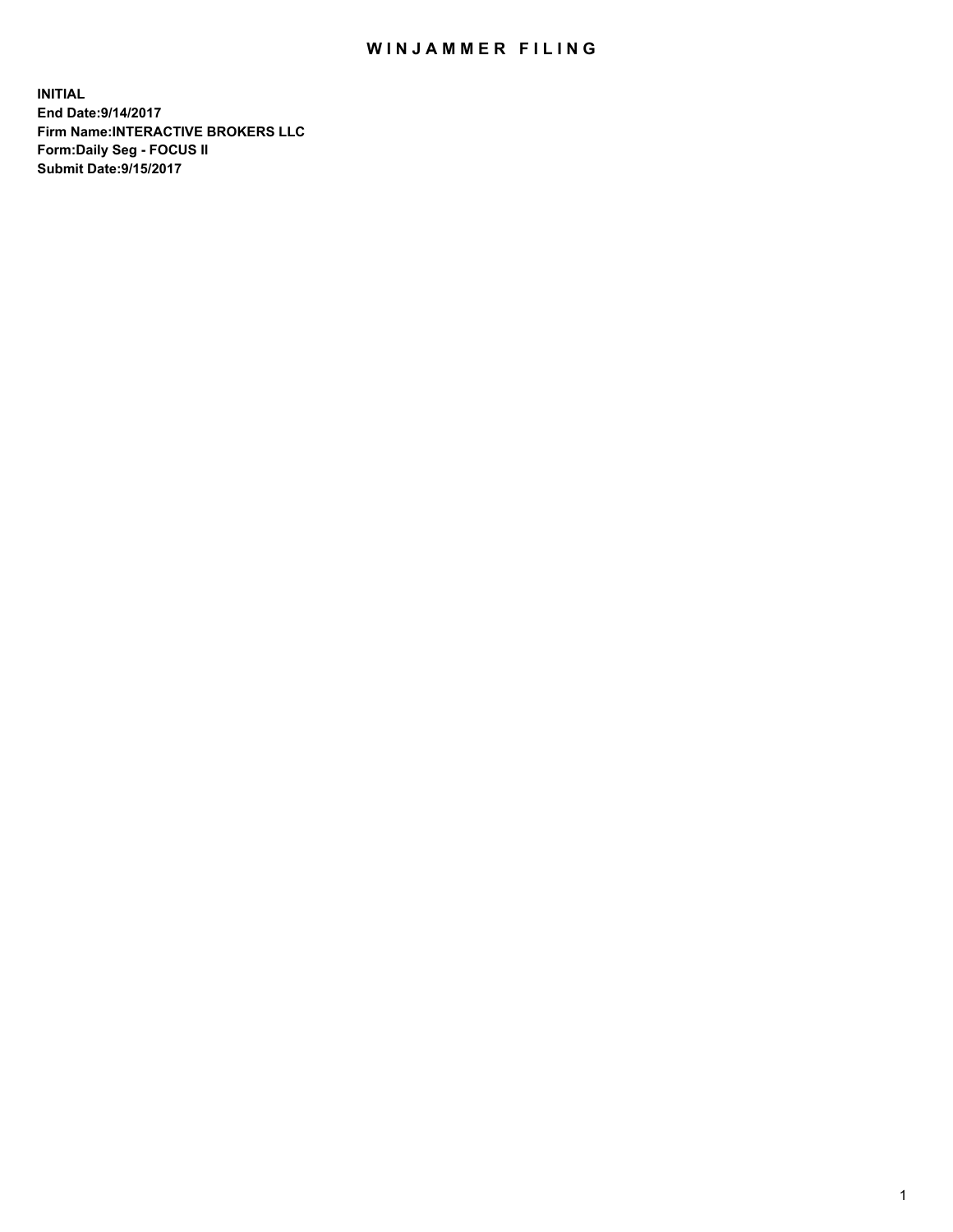## **INITIAL End Date:9/14/2017 Firm Name:INTERACTIVE BROKERS LLC Form:Daily Seg - FOCUS II Submit Date:9/15/2017 Daily Segregation - Cover Page**

| Name of Company<br><b>Contact Name</b><br><b>Contact Phone Number</b><br><b>Contact Email Address</b>                                                                                                                                                                                                                          | <b>INTERACTIVE BROKERS LLC</b><br><b>James Menicucci</b><br>203-618-8085<br>jmenicucci@interactivebrokers.c<br>om |
|--------------------------------------------------------------------------------------------------------------------------------------------------------------------------------------------------------------------------------------------------------------------------------------------------------------------------------|-------------------------------------------------------------------------------------------------------------------|
| FCM's Customer Segregated Funds Residual Interest Target (choose one):<br>a. Minimum dollar amount: ; or<br>b. Minimum percentage of customer segregated funds required:%; or<br>c. Dollar amount range between: and; or<br>d. Percentage range of customer segregated funds required between:% and%.                          | $\overline{\mathbf{0}}$<br>0<br>155,000,000 245,000,000<br>0 <sub>0</sub>                                         |
| FCM's Customer Secured Amount Funds Residual Interest Target (choose one):<br>a. Minimum dollar amount: ; or<br>b. Minimum percentage of customer secured funds required:%; or<br>c. Dollar amount range between: and; or<br>d. Percentage range of customer secured funds required between: % and %.                          | $\overline{\mathbf{0}}$<br>0<br>80,000,000 120,000,000<br>0 <sub>0</sub>                                          |
| FCM's Cleared Swaps Customer Collateral Residual Interest Target (choose one):<br>a. Minimum dollar amount: ; or<br>b. Minimum percentage of cleared swaps customer collateral required:% ; or<br>c. Dollar amount range between: and; or<br>d. Percentage range of cleared swaps customer collateral required between:% and%. | $\overline{\mathbf{0}}$<br>$\overline{\mathbf{0}}$<br>0 <sub>0</sub><br><u>00</u>                                 |

Attach supporting documents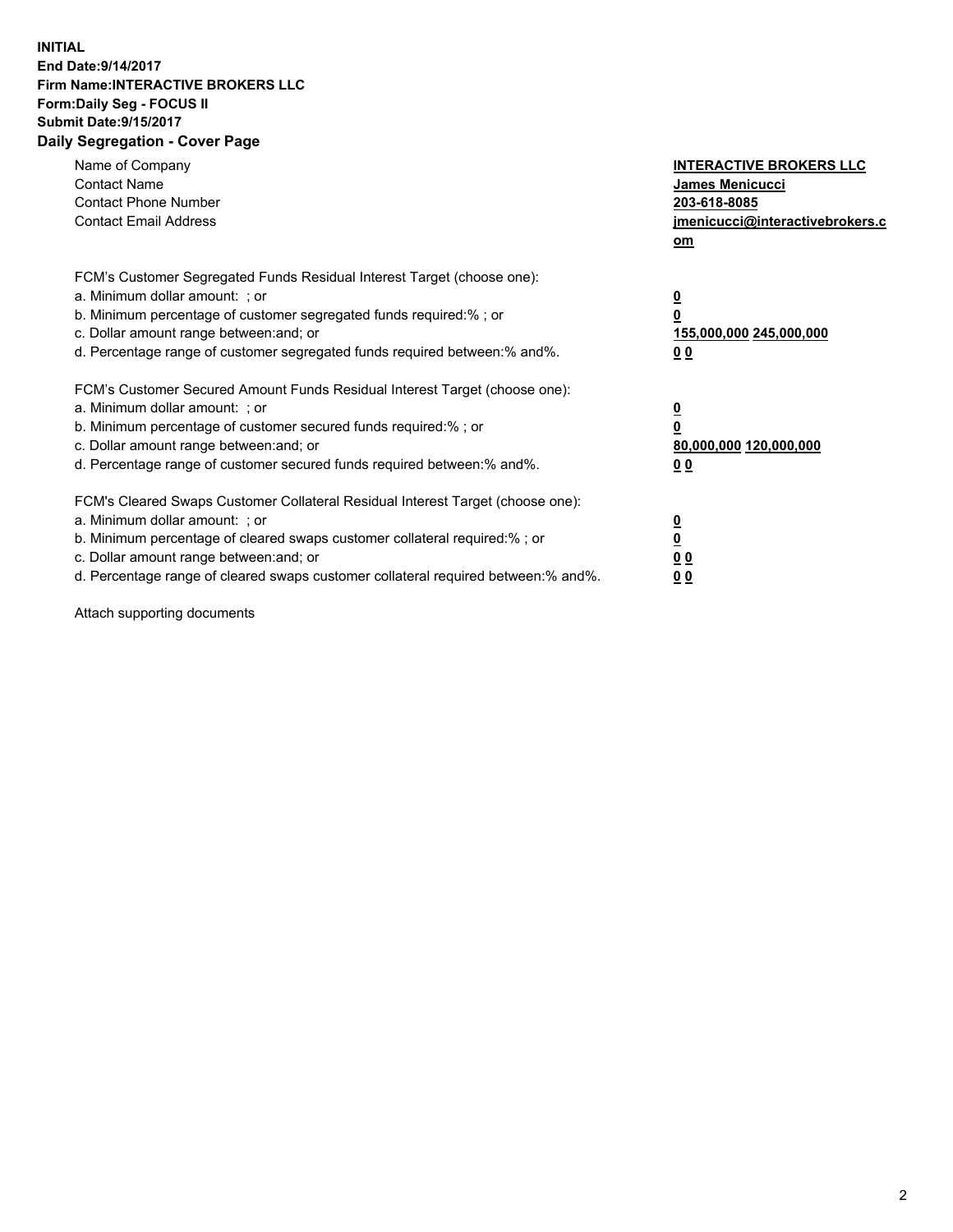## **INITIAL End Date:9/14/2017 Firm Name:INTERACTIVE BROKERS LLC Form:Daily Seg - FOCUS II Submit Date:9/15/2017**

|     | <b>Daily Segregation - Secured Amounts</b>                                                  |                                  |
|-----|---------------------------------------------------------------------------------------------|----------------------------------|
|     | Foreign Futures and Foreign Options Secured Amounts                                         |                                  |
|     | Amount required to be set aside pursuant to law, rule or regulation of a foreign            | $0$ [7305]                       |
|     | government or a rule of a self-regulatory organization authorized thereunder                |                                  |
| 1.  | Net ledger balance - Foreign Futures and Foreign Option Trading - All Customers             |                                  |
|     | A. Cash                                                                                     | 394,667,180 [7315]               |
|     | B. Securities (at market)                                                                   | $0$ [7317]                       |
| 2.  | Net unrealized profit (loss) in open futures contracts traded on a foreign board of trade   | 1,249,160 [7325]                 |
| 3.  | Exchange traded options                                                                     |                                  |
|     | a. Market value of open option contracts purchased on a foreign board of trade              | 67,895 [7335]                    |
|     | b. Market value of open contracts granted (sold) on a foreign board of trade                | -58,097 [7337]                   |
| 4.  | Net equity (deficit) (add lines 1. 2. and 3.)                                               | 395,926,138 [7345]               |
| 5.  | Account liquidating to a deficit and account with a debit balances - gross amount           | 2,338 [7351]                     |
|     | Less: amount offset by customer owned securities                                            | 0 [7352] 2,338 [7354]            |
| 6.  | Amount required to be set aside as the secured amount - Net Liquidating Equity              | 395,928,476 [7355]               |
|     | Method (add lines 4 and 5)                                                                  |                                  |
| 7.  | Greater of amount required to be set aside pursuant to foreign jurisdiction (above) or line | 395,928,476 [7360]               |
|     | 6.                                                                                          |                                  |
|     | FUNDS DEPOSITED IN SEPARATE REGULATION 30.7 ACCOUNTS                                        |                                  |
| 1.  | Cash in banks                                                                               |                                  |
|     | A. Banks located in the United States                                                       | 96,803,989 [7500]                |
|     | B. Other banks qualified under Regulation 30.7                                              | 0 [7520] 96,803,989 [7530]       |
| 2.  | Securities                                                                                  |                                  |
|     | A. In safekeeping with banks located in the United States                                   | 343,872,275 [7540]               |
|     | B. In safekeeping with other banks qualified under Regulation 30.7                          | 0 [7560] 343,872,275 [7570]      |
| 3.  | Equities with registered futures commission merchants                                       |                                  |
|     | A. Cash                                                                                     | $0$ [7580]                       |
|     | <b>B.</b> Securities                                                                        | $0$ [7590]                       |
|     | C. Unrealized gain (loss) on open futures contracts                                         | $0$ [7600]                       |
|     | D. Value of long option contracts                                                           | $0$ [7610]                       |
|     | E. Value of short option contracts                                                          | 0 [7615] 0 [7620]                |
| 4.  | Amounts held by clearing organizations of foreign boards of trade                           |                                  |
|     | A. Cash<br><b>B.</b> Securities                                                             | $0$ [7640]<br>$0$ [7650]         |
|     | C. Amount due to (from) clearing organization - daily variation                             | $0$ [7660]                       |
|     | D. Value of long option contracts                                                           | $0$ [7670]                       |
|     | E. Value of short option contracts                                                          | 0 [7675] 0 [7680]                |
| 5.  | Amounts held by members of foreign boards of trade                                          |                                  |
|     | A. Cash                                                                                     | 77,512,368 [7700]                |
|     | <b>B.</b> Securities                                                                        | $0$ [7710]                       |
|     | C. Unrealized gain (loss) on open futures contracts                                         | 2,022,290 [7720]                 |
|     | D. Value of long option contracts                                                           | 67,895 [7730]                    |
|     | E. Value of short option contracts                                                          | -58,097 [7735] 79,544,456 [7740] |
| 6.  | Amounts with other depositories designated by a foreign board of trade                      | $0$ [7760]                       |
| 7.  | Segregated funds on hand                                                                    | $0$ [7765]                       |
| 8.  | Total funds in separate section 30.7 accounts                                               | 520,220,720 [7770]               |
| 9.  | Excess (deficiency) Set Aside for Secured Amount (subtract line 7 Secured Statement         | 124,292,244 [7380]               |
|     | Page 1 from Line 8)                                                                         |                                  |
| 10. | Management Target Amount for Excess funds in separate section 30.7 accounts                 | 80,000,000 [7780]                |
| 11. | Excess (deficiency) funds in separate 30.7 accounts over (under) Management Target          | 44,292,244 [7785]                |
|     |                                                                                             |                                  |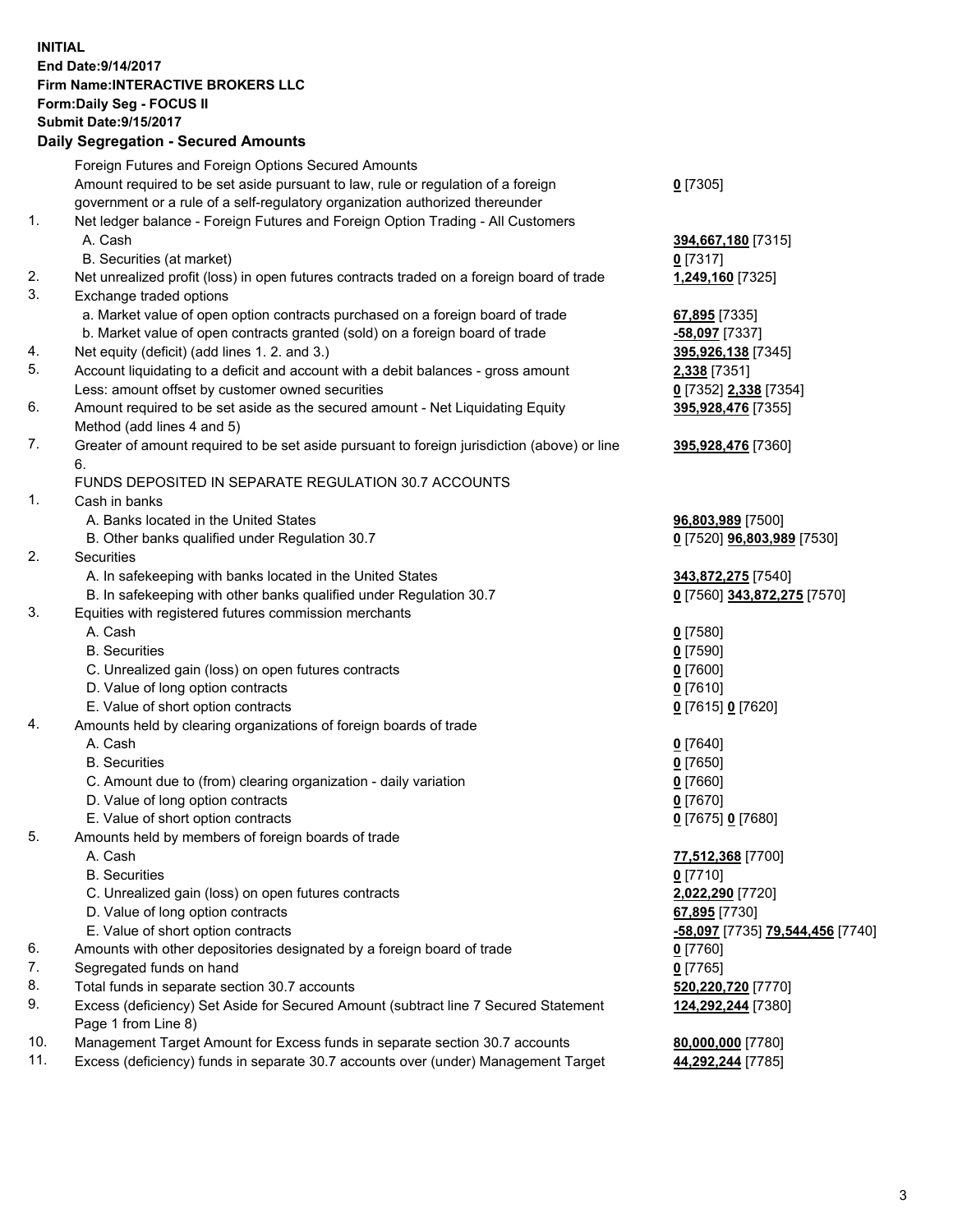**INITIAL End Date:9/14/2017 Firm Name:INTERACTIVE BROKERS LLC Form:Daily Seg - FOCUS II Submit Date:9/15/2017 Daily Segregation - Segregation Statement** SEGREGATION REQUIREMENTS(Section 4d(2) of the CEAct) 1. Net ledger balance A. Cash **4,650,763,639** [7010] B. Securities (at market) **0** [7020] 2. Net unrealized profit (loss) in open futures contracts traded on a contract market **-25,472,108** [7030] 3. Exchange traded options A. Add market value of open option contracts purchased on a contract market **95,457,268** [7032] B. Deduct market value of open option contracts granted (sold) on a contract market **-210,302,738** [7033] 4. Net equity (deficit) (add lines 1, 2 and 3) **4,510,446,061** [7040] 5. Accounts liquidating to a deficit and accounts with debit balances - gross amount **212,563** [7045] Less: amount offset by customer securities **0** [7047] **212,563** [7050] 6. Amount required to be segregated (add lines 4 and 5) **4,510,658,624** [7060] FUNDS IN SEGREGATED ACCOUNTS 7. Deposited in segregated funds bank accounts A. Cash **1,138,099,603** [7070] B. Securities representing investments of customers' funds (at market) **2,351,435,415** [7080] C. Securities held for particular customers or option customers in lieu of cash (at market) **0** [7090] 8. Margins on deposit with derivatives clearing organizations of contract markets A. Cash **517,005,795** [7100] B. Securities representing investments of customers' funds (at market) **819,064,997** [7110] C. Securities held for particular customers or option customers in lieu of cash (at market) **0** [7120] 9. Net settlement from (to) derivatives clearing organizations of contract markets **2,206,051** [7130] 10. Exchange traded options A. Value of open long option contracts **95,422,241** [7132] B. Value of open short option contracts **-210,252,278** [7133] 11. Net equities with other FCMs A. Net liquidating equity **0** [7140] B. Securities representing investments of customers' funds (at market) **0** [7160] C. Securities held for particular customers or option customers in lieu of cash (at market) **0** [7170] 12. Segregated funds on hand **0** [7150] 13. Total amount in segregation (add lines 7 through 12) **4,712,981,824** [7180] 14. Excess (deficiency) funds in segregation (subtract line 6 from line 13) **202,323,200** [7190] 15. Management Target Amount for Excess funds in segregation **155,000,000** [7194] 16. Excess (deficiency) funds in segregation over (under) Management Target Amount **47,323,200** [7198]

Excess